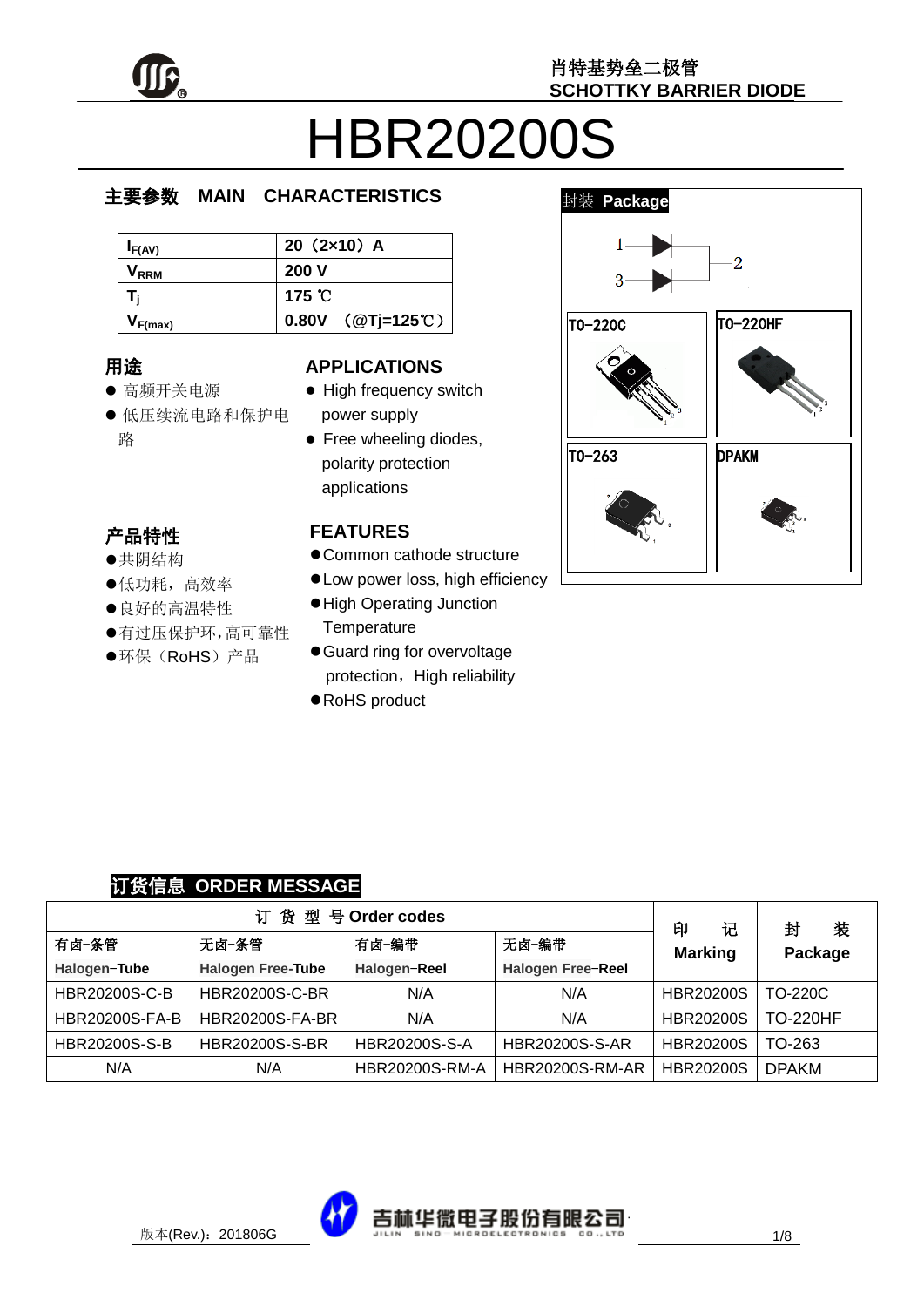

| 绝对最大额定值 ABSOLUTE RATINGS(Tc=25℃)     |                                             |            |                         |              |             |
|--------------------------------------|---------------------------------------------|------------|-------------------------|--------------|-------------|
|                                      | 项<br>目                                      |            | 뮹<br>符                  | 值<br>数       | 单<br>位      |
| <b>Parameter</b>                     |                                             |            | <b>Symbol</b>           | <b>Value</b> | <b>Unit</b> |
| 最大反向重复峰值电压                           |                                             |            |                         | 200          | V           |
| Repetitive peak reverse voltage      |                                             |            | <b>V</b> <sub>RRM</sub> |              |             |
| 最大直流阻断电压                             |                                             |            |                         | 200          | $\vee$      |
| Maximum DC blocking voltage          |                                             |            | $V_{DC}$                |              |             |
| 正向平均整流电流                             | $T_c = 150^{\circ}$                         | 整个器件       |                         | 20           |             |
| Average forward                      | (TO-220C/263                                | per device |                         |              |             |
| current                              | /DPAKM)                                     |            |                         |              | A           |
|                                      |                                             |            | $I_{F(AV)}$             |              |             |
|                                      | $T_c = 125^{\circ}$                         | 侧<br>单     |                         | 10           |             |
|                                      | (TO-220HF)                                  | per diode  |                         |              |             |
| 正向峰值浪涌电流                             |                                             |            |                         |              |             |
| Surge non repetitive forward current |                                             |            |                         | 190          | A           |
|                                      | (额定负载 8.3ms 半正弦波—按 JEDEC 方法)                |            | $I_{FSM}$               |              |             |
|                                      | 8.3 ms single half-sine-wave (JEDEC Method) |            |                         |              |             |
| 最高结温                                 |                                             |            | $T_i$                   | 175          | °C          |
|                                      | Maximum junction temperature                |            |                         |              |             |
| 储存温度                                 |                                             |            |                         | $-40 - +150$ | °C          |
| Storage temperature range            |                                             |            | T <sub>STG</sub>        |              |             |

#### 电特性 **ELECTRICAL CHARACTERISTICS**

| 项<br>目           | 测试条件                    |                 | 最小值                   | 典型值  | 最大值        | 单位   |
|------------------|-------------------------|-----------------|-----------------------|------|------------|------|
| <b>Parameter</b> | <b>Tests conditions</b> |                 | Value(min) Value(typ) |      | Value(max) | Unit |
|                  | Tj =25℃                 |                 |                       |      | 10         | μA   |
| l <sub>R</sub>   | $Ti = 125^{\circ}$      | $V_R = V_{RRM}$ |                       |      | 6          | mA   |
|                  | Ti =25℃                 |                 |                       | 0.86 | 0.95       |      |
| $V_F$            | $Ti = 125^{\circ}$      | $I_F = 10A$     |                       | 0.72 | 0.80       |      |

#### 热特性 **THERMAL CHARACTERISTICS**

| 项<br>目                  |                | 符<br>뮹     | 最小值        | 最大值        | 单<br>位           |
|-------------------------|----------------|------------|------------|------------|------------------|
| <b>Parameter</b>        |                | Symbol     | Value(min) | Value(max) | <b>Unit</b>      |
| 结到管壳的热阻                 | <b>TO-220C</b> |            |            | 2.0        |                  |
| Thermal resistance from | TO-263         |            |            | 2.0        | $\mathcal{C}$ MV |
| junction to case        | <b>DPAKM</b>   | $Rth(i-c)$ |            | 3.0        |                  |
|                         | TO-220HF       |            |            | 3.5        |                  |

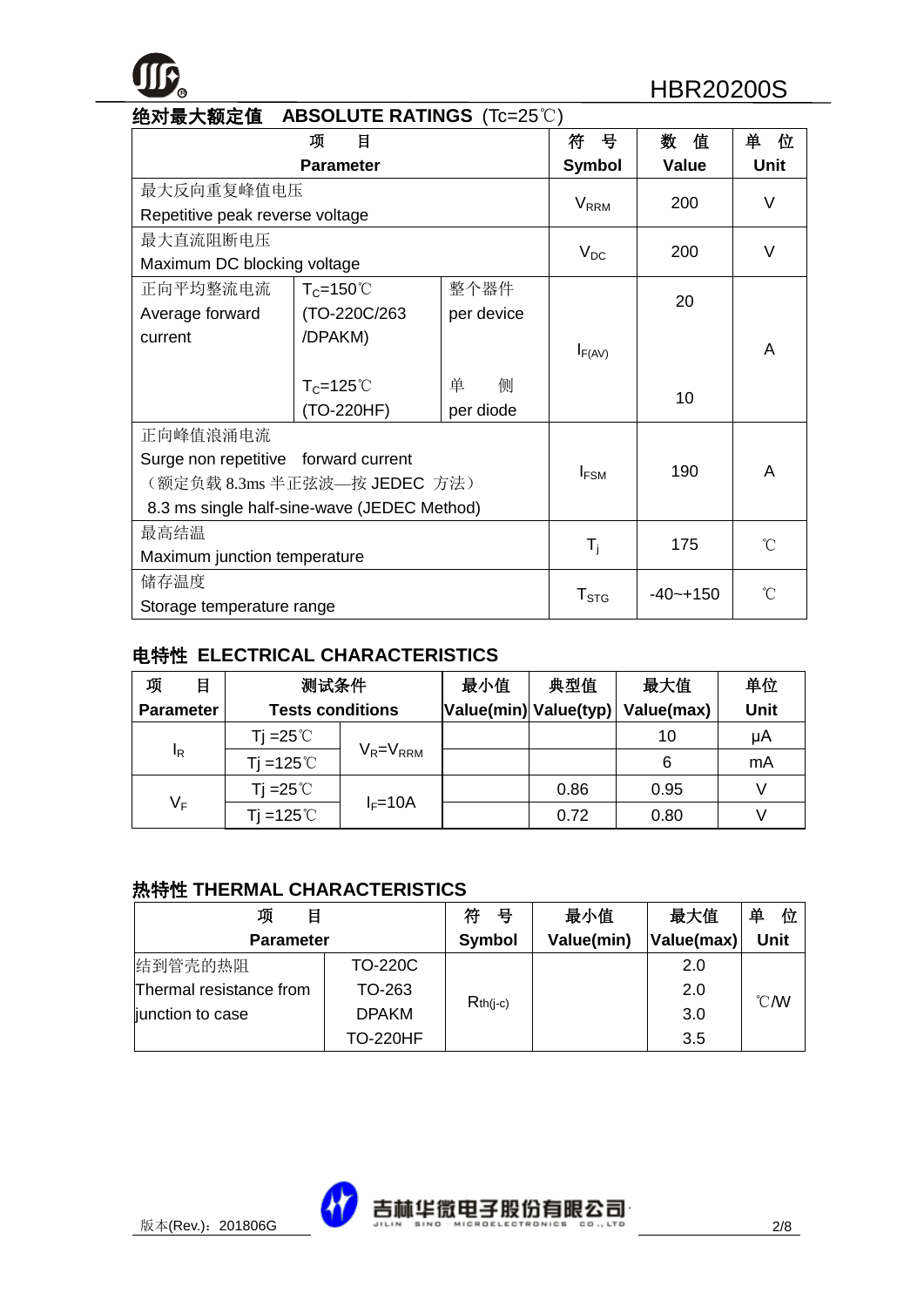

#### 特征曲线 **ELECTRICAL CHARACTERISTICS (curves)**



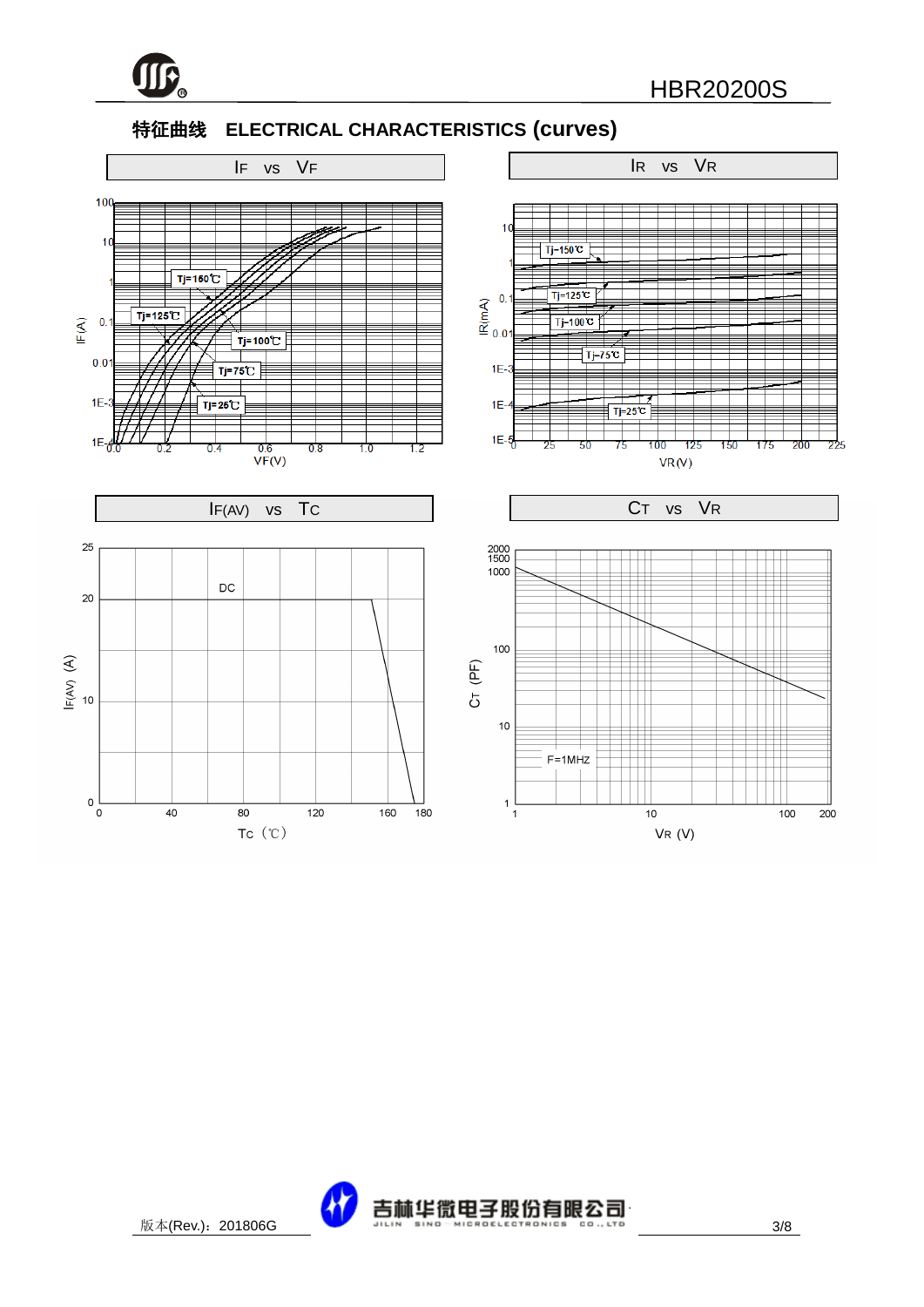

## 外形尺寸 **PACKAGE MECHANICAL DATA**

**TO-220C** 单位 **Unit** :**mm**





| 符号     | <b>MIN</b> | <b>MAX</b> |
|--------|------------|------------|
| symbol |            |            |
| А      | 4.30       | 4.70       |
| в      | 1.10       | 1.40       |
| b      | 0.70       | 0.95       |
| С      | 0.40       | 0.65       |
| D      | 15.20      | 16.20      |
| D2     | 9.00       | 9.40       |
| E      | 9.70       | 10.10      |
| е      | 2.39       | 2.69       |
| F      | 1.25       | 1.40       |
| L      | 12.60      | 13.60      |
| L2     | 2.80       | 3.20       |
| Q      | 2.60       | 3.00       |
| Q1     | 2.20       | 2.60       |
| P      | 3.50       | 3.80       |



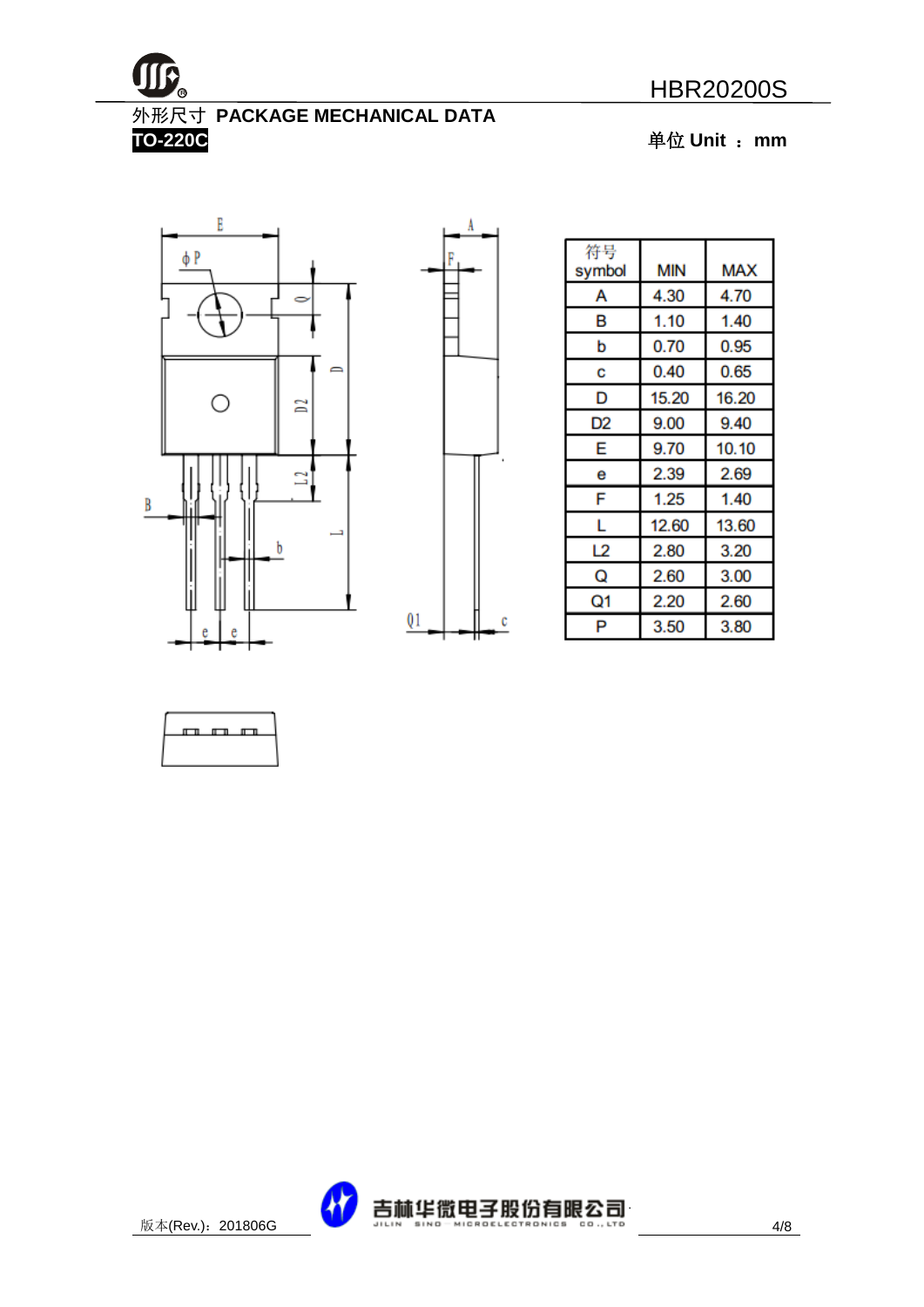



外形尺寸 **PACKAGE MECHANICAL DATA** 

**TO-220HF** 单位 **Unit** :**mm**





١

 $\leftarrow$ 

| 符号     |      |            |
|--------|------|------------|
| symbol | MIN  | <b>MAX</b> |
| А      | 4.0  | 5.0        |
| Β1     | 0.87 | 1.27       |
| b      | 0.72 | 0.92       |
| C      | 0.5  | 0.7        |
| D      | 15.0 | 16.5       |
| D2     | 7.8  | 9.4        |
| E      | 9.62 | 10.62      |
| е      |      | 2.54 TYP   |
| F      | 2.3  | 3.3        |
| L      | 13.0 | 14.0       |
| L2     | 3.1  | 3.5        |
| φр     | 3.0  | 3.4        |
| Q      | 3.15 | 3.55       |
| Q1     | 2.2  | 2.5        |



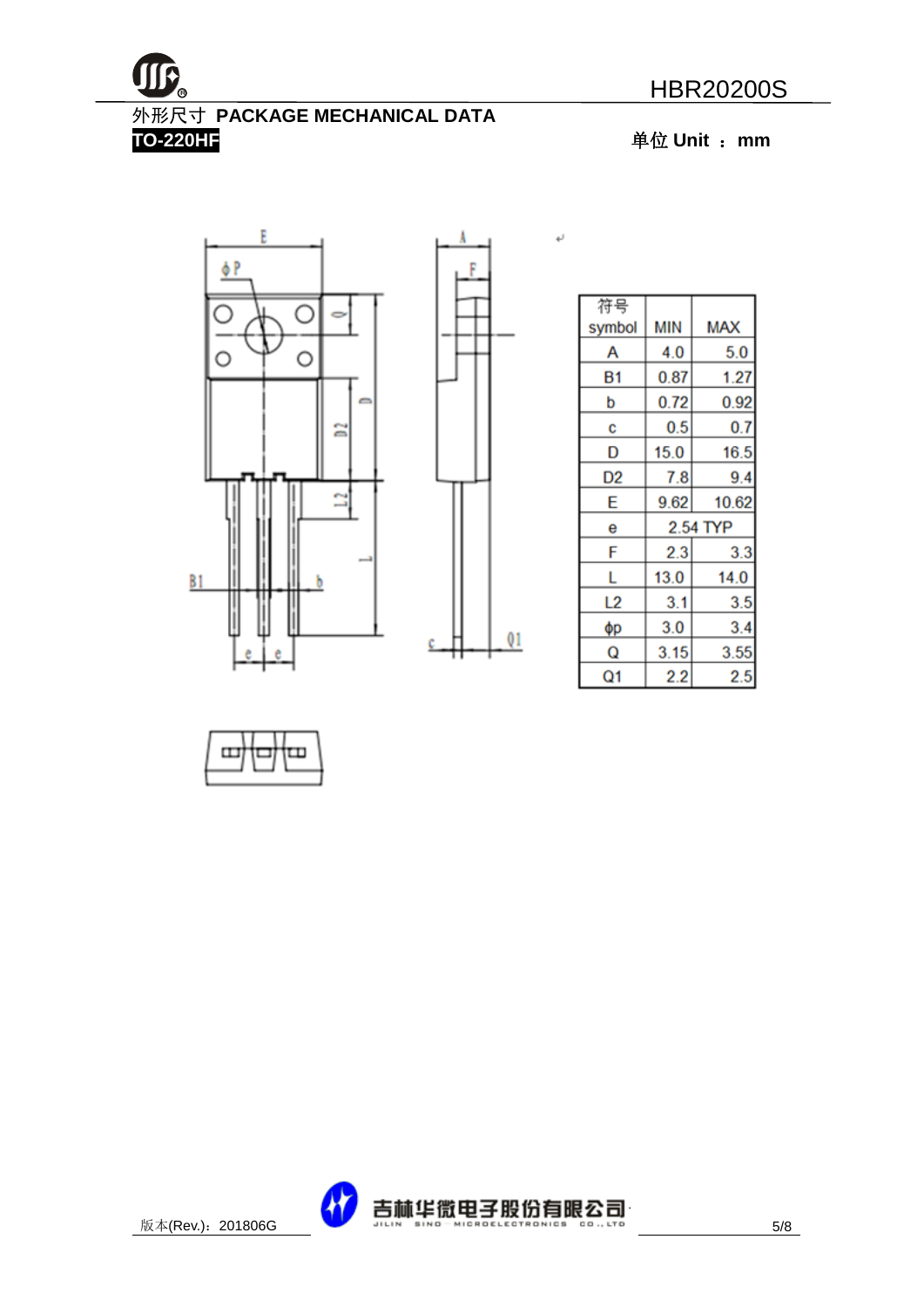

外形尺寸 **PACKAGE MECHANICAL DATA TO-263** 单位 **Unit** :**mm**



| SYMBOL         |         | MM    |
|----------------|---------|-------|
|                | MIN     | MAX   |
| Α              | 4.30    | 4.80  |
| A1             | 1.12    | 1.42  |
| А2             | 2.54    | 2.84  |
| b              | 0.67    | 1.00  |
| c              | 0.29    | 0.52  |
| D1             | 8.40    | 9.00  |
| Ε              | 9.80    | 10.46 |
| e              | 2.54BSC |       |
| н              | 14.00   | 16.00 |
| H <sub>2</sub> | 1.12    | 1.45  |
| L              | 1.50    | 3.10  |
| L1             | 1.45    | 1.70  |

#### 编带 REEL





| Г<br>品<br>立 | 尺寸规格            | UNIT: mm       |                |                 |                      |
|-------------|-----------------|----------------|----------------|-----------------|----------------------|
| 规<br>格      |                 | A 0            |                |                 |                      |
| R<br>₹      | ± 0.3<br>24     | $0.9 \pm 0.2$  | $.75 \pm 0.2$  | 11. $5 \pm 0.2$ | $+0.2/-0.1$<br>. . 5 |
| 规<br>格      | 1 D 1           | P <sub>0</sub> | P <sub>2</sub> |                 |                      |
| 一尺<br>⊀     | $+0.2/-0.$<br>5 | $14 \pm 0.2$   | $2 \pm 0.2$    | $16 \pm 0.2$    | $0.35 \pm 0.05$      |
| 规<br>格      | K O             | B0             |                |                 |                      |
| 一尺<br>⊀     | 4. $9 \pm 0.2$  | $16.0 \pm 0.2$ |                |                 |                      |

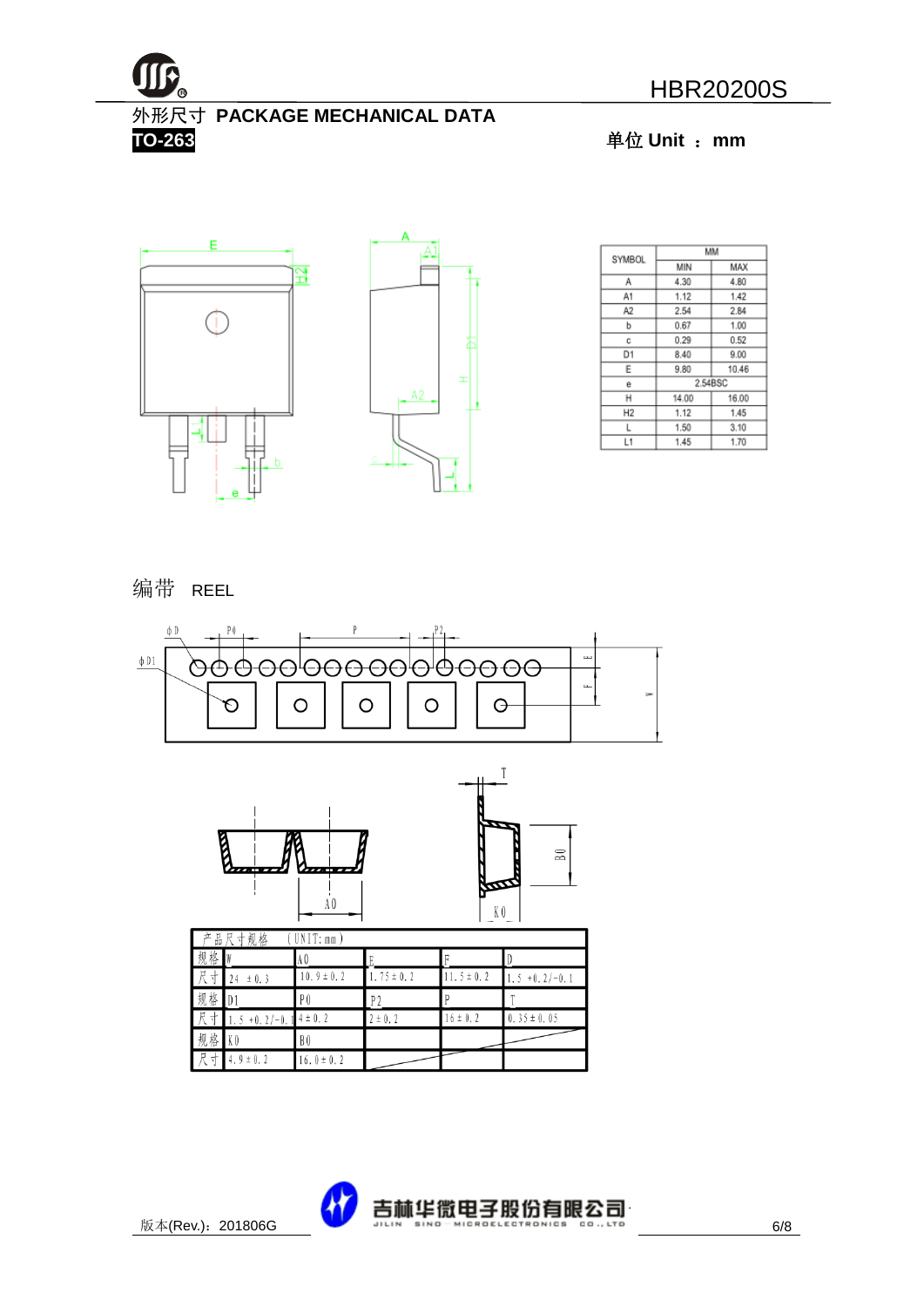

#### 外形尺寸 **PACKAGE MECHANICAL DATA**

**DPAKM** 单位 **Unit** :**mm**







#### 编带 **REEL**